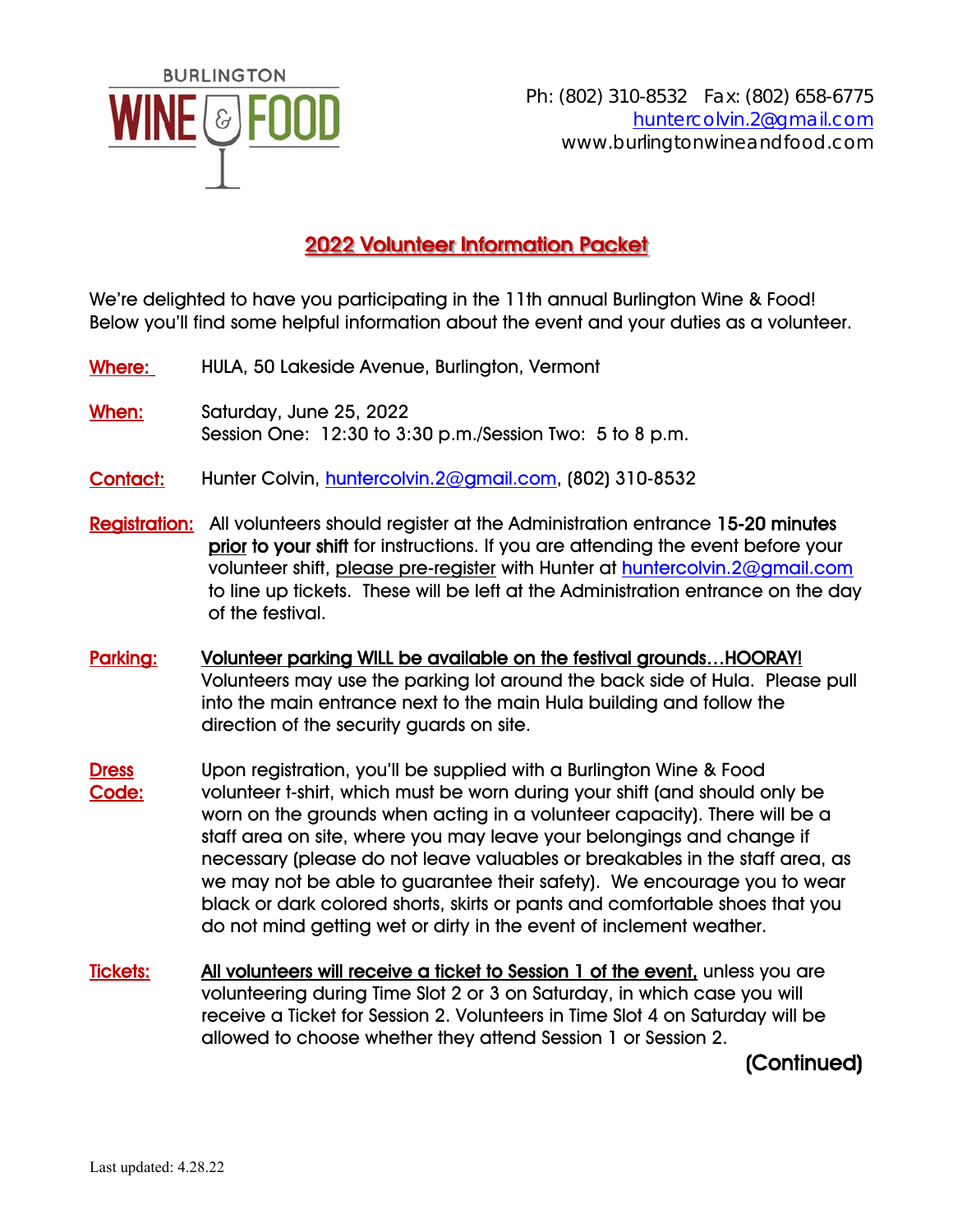

## Volunteer Please be advised that in order to receive a complimentary ticket, Commitment: you'll be scheduled to work a 4-hour block of time. Please plan accordingly.

- Pre-Event: On Friday, June 25, we will be offering a limited number of evening shifts to help us prepare the site for the festival on Saturday. Duties will include setting up tables and chairs in the venue, assembling/ displaying signage, steaming tablecloths, setting up the front gate and helping to decorate the lounge area and so forth.
- Duties: Volunteers will be scheduled by time block, as opposed to specific duties. When you register to volunteer during the event, you will be assigned one or more of the following duties. Please note that you may be asked to perform multiple tasks over the course of your fourhour time commitment.
	- Assisting vendors in unloading and carrying supplies as they arrive
	- Helping with final set-up details throughout the festival site
	- Assistance at the main gate
	- Replenishing ice buckets and water pitchers in the tents
	- Neatening up the venue and tables (emptying trash, refilling ice and water, assisting vendors, etc.)
	- Monitoring the entrance at seminar areas, along with setting up and breaking down before and after seminars
	- Directing patrons to the exits at the end of each session
	- Setting up and breaking down between sessions (replenishing wines, resetting tables with new linens, ice, water, napkins, etc.)
- Post-Event: On Sunday, June 26, duties will consist of cleaning up the site, breaking down tables and chairs and helping to pack away supplies. We will also be registering two volunteers for Monday, June 27, who will assist with cleaning, taking inventory and packing supplies and equipment away for next year. This shift will take place at the Vermont Wine Merchants warehouse at 240 Battery Street in Burlington.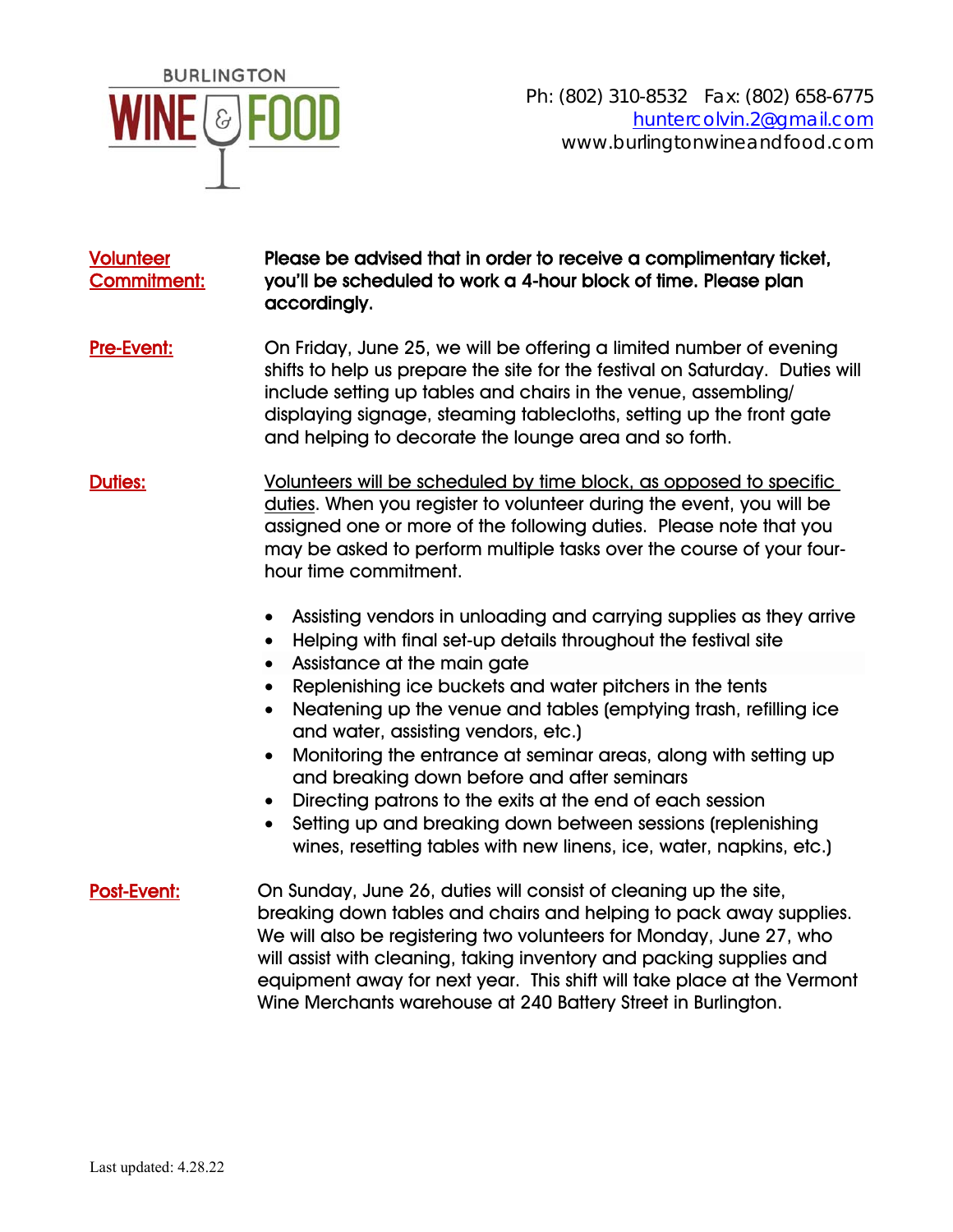

Ph: (802) 310-8532 Fax: (802) 658-6775 huntercolvin.2@gmail.com www.burlingtonwineandfood.com

## 2022 Volunteer Application Form

| Please rank which of the following two (2) time slots you'd be interested in volunteering?<br>[1 being your top choice, 2 being your second choice] |  |  |                                 |
|-----------------------------------------------------------------------------------------------------------------------------------------------------|--|--|---------------------------------|
| <u>Pre-Festival -- Friday, June 24 (Set Up)</u>                                                                                                     |  |  |                                 |
| Time Slot 1 (12 to 4 p.m.)                                                                                                                          |  |  | Time Slot 2 (4 to 8 p.m.)       |
| Time Slot 3 (6 to 10 p.m.)                                                                                                                          |  |  |                                 |
| Festival Day -- Saturday, June 25                                                                                                                   |  |  |                                 |
| Time Slot $1$ (8 a.m. to noon)                                                                                                                      |  |  | Time Slot 2 (10 a.m. to 2 p.m.) |
| Time Slot $3$ (12 noon to 4 p.m.)                                                                                                                   |  |  | Time Slot 4 (2:30 to 6:30 p.m.) |
| Time Slot 5 (6 to 10 p.m.)                                                                                                                          |  |  |                                 |
| Post Festival -- Sunday, June 26 (Clean Up) & Monday, June 27 (Inventory & Packing)                                                                 |  |  |                                 |
| Time Slot 1 (Sunday, 8 am to noon) _____ Time Slot 2 (Monday, 12 to 4 pm)                                                                           |  |  |                                 |
| Particular Comments/Needs (ex: cannot lift more than 30 lbs):                                                                                       |  |  |                                 |
| Shirt Size: $S \cap M \cap L \cap XL \cap 2XL \cap H$ are you volunteered with us in the past? Yes                                                  |  |  | $\mathsf{No}\mathsf{l}$         |
|                                                                                                                                                     |  |  |                                 |
| By completing and signing this agreement, I agree with the Terms and Conditions outlined in this<br>packet (see following page).                    |  |  |                                 |

Volunteer Signature Date